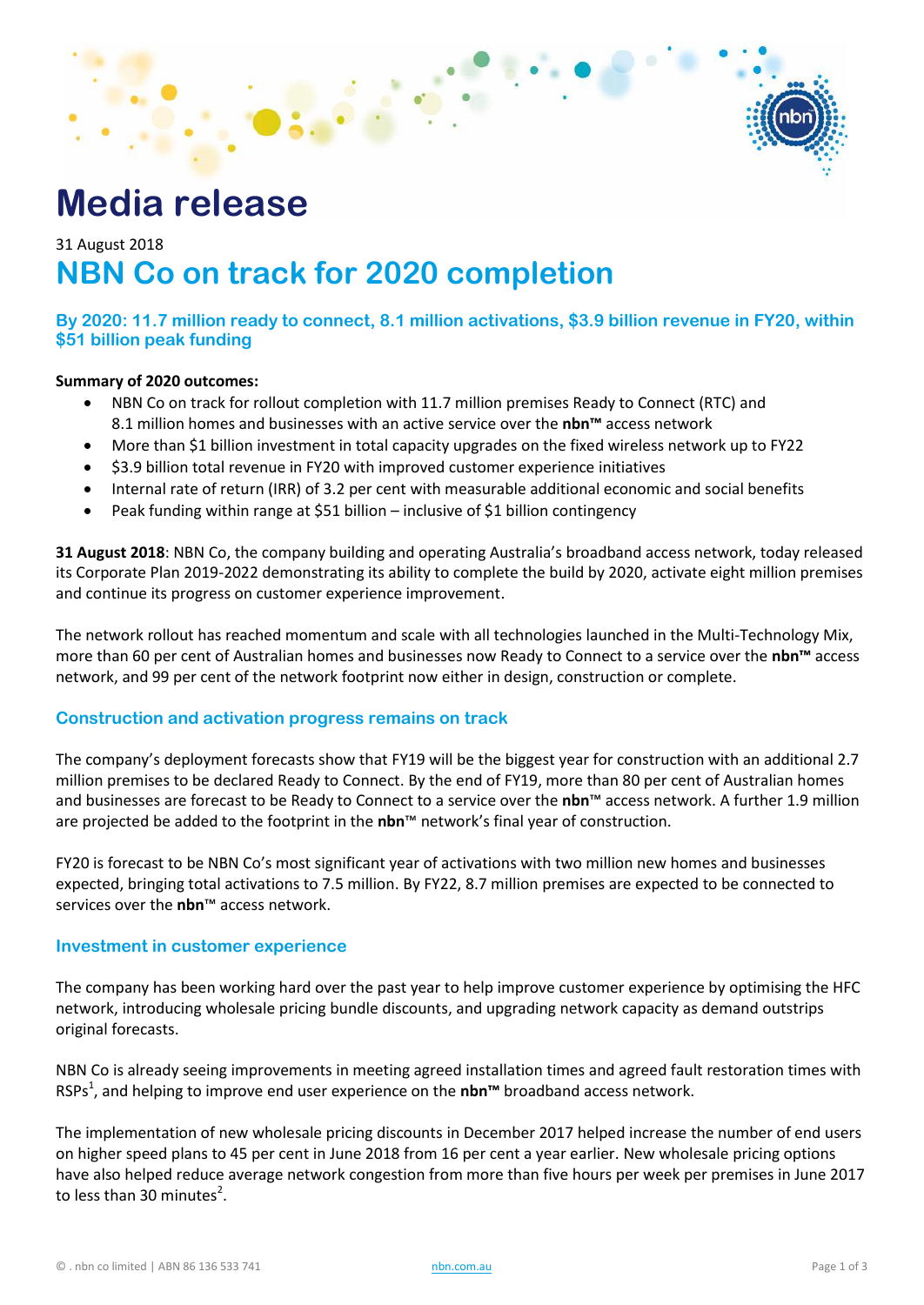

To help improve network capacity across regional and rural Australia, the Corporate Plan 2019-22 also provides for more than \$1 billion in investment on the fixed wireless network.

## **Revised revenue and peak funding forecasts**

The Corporate Plan 2019-22 forecasts total revenue at \$3.9 billion in FY20 in line with the re-phasing of activations from the HFC pause decision and deferred revenue from the implementation of new wholesale bundle discounts. The company continues to forecast annual revenues of at least \$5 billion from FY21 onwards.

Total revenue will be supported by a forecasted growth in Average Revenue Per User (ARPU) from \$44 to \$51 in FY22, stimulated by expected increase in take-up of higher speed plans, increased data consumption and penetration into small and medium business segments.

These forecasts result in the company's internal rate of return remaining within range at 3.2 per cent.

Peak funding is estimated within the range outlined in the previous Corporate Plan at \$51 billion, inclusive of \$1 billion contingency to accommodate for any risks in the complex final stages of the build. The increase from the estimated \$49 billion base case is the result of the HFC pause and deferred revenues, the introduction of wholesale pricing bundle discounts and additional investment in the fixed wireless network.

## **CEO commentary on Corporate Plan 2019-22**

NBN Co CEO Stephen Rue said: "NBN Co is undergoing a significant period as we work to complete the build, improve customer experience and position our business for the future. The Corporate Plan 2019-22 is our blueprint for how we will navigate the complexity and deliver on our goals to provide affordable access to all Australians by 2020.

"We know the network is already having a significant impact on the lives of Australians and the economy, helping to drive the growth of new businesses, industry productivity, jobs, educational opportunities and access to healthcare options.

"There will inevitably be challenges in the remainder of the build – some known, some new. But our ability to deploy the network at speed and scale is evident, and we're well-positioned to continue enhancing customer experience and delivering access to the benefits of high-speed broadband to all Australians."

#### **Media enquiries**

**Jace Armstrong Sharon Chang**

Email: [jacearmstrong@nbnco.com.au](mailto:jacearmstrong@nbnco.com.au) Email[: sharonchang@nbnco.com.au](mailto:sharonchang@nbnco.com.au)

 $\mathbf{in}$   $\mathbf{v}$ 

Mobile: 0417 256 709 Mobile: 0447 582 337